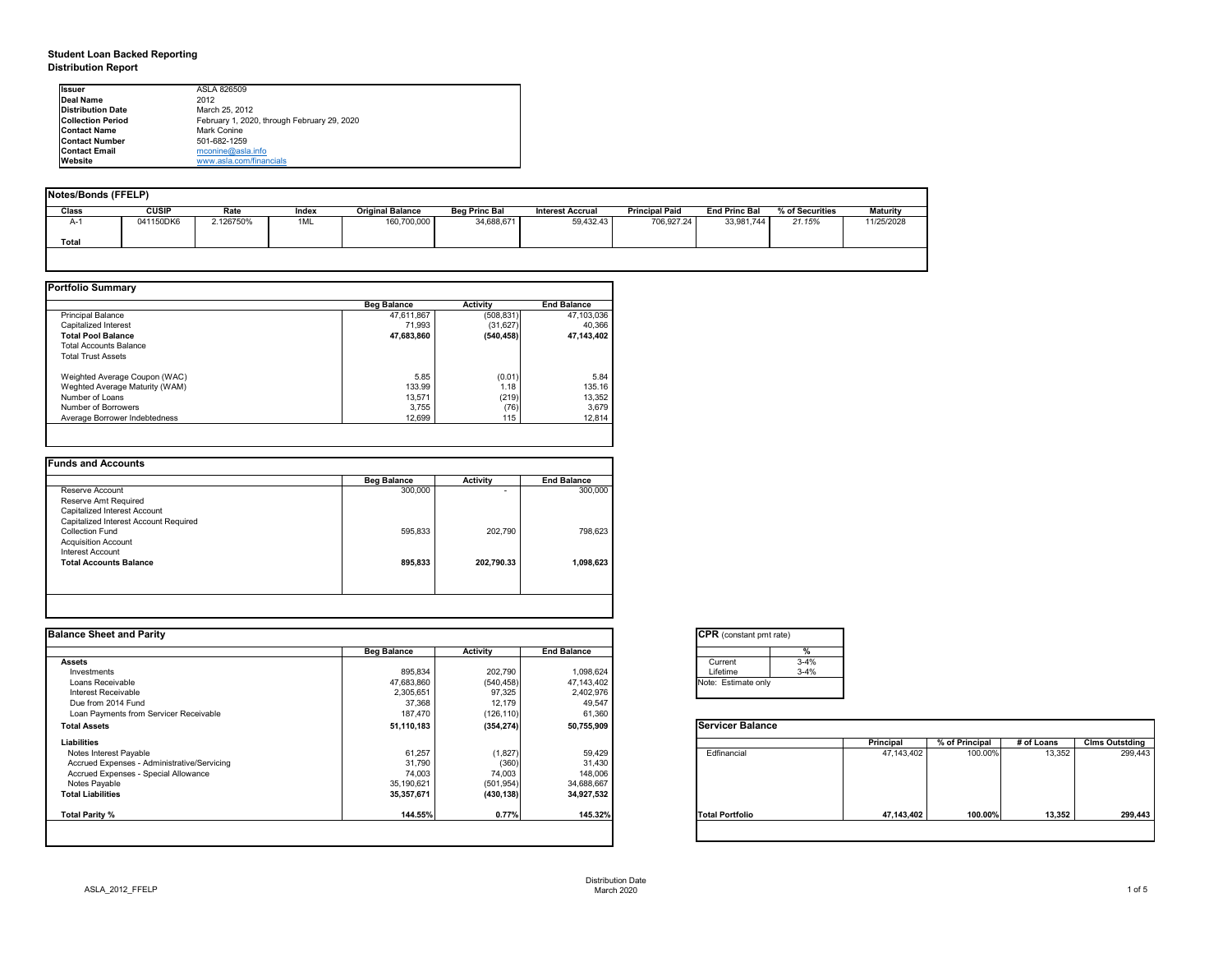# **Student Loan Backed Reporting Distribution Report**

### **Delinquency Status**

|                           | # of Loans       |               | <b>Principal</b> |               | % of Principal   |               | <b>WAC</b>       |               | <b>WARM</b>      |               |
|---------------------------|------------------|---------------|------------------|---------------|------------------|---------------|------------------|---------------|------------------|---------------|
|                           | <b>Beginning</b> | <b>Ending</b> | <b>Beginning</b> | <b>Ending</b> | <b>Beginning</b> | <b>Ending</b> | <b>Beginning</b> | <b>Ending</b> | <b>Beginning</b> | <b>Ending</b> |
| In School                 | 24               | 25            | 104,404          | 107,328       | 0.22%            | 0.23%         | 6.29             | 6.31          | 118.49           | 118.04        |
| Grace                     |                  |               | 2,924            |               | 0.01%            |               | 6.80             |               | 102.00           |               |
| Repayment                 |                  |               |                  |               |                  |               |                  |               |                  |               |
| Current                   | 9,238            | 9,092         | 30,639,167       | 30,549,711    | 64.25%           | 64.80%        | 6.12             | 6.12          | 148.18           | 149.84        |
| 31-60 Days Delinquent     | 527              | 480           | 2,146,600        | 1,841,195     | 4.50%            | 3.91%         | 6.15             | 6.18          | 127.54           | 137.97        |
| 61-90 Days Delinquent     | 211              | 322           | 933,944          | 1,291,652     | 1.96%            | 2.74%         | 6.26             | 6.18          | 110.44           | 112.28        |
| 91-120 Days Delingent     | 285              | 114           | 1,136,751        | 445,864       | 2.38%            | 0.95%         | 6.08             | 6.35          | 115.66           | 99.81         |
| 121-180 Days Delinquent   | 589              | 569           | 2,717,980        | 2,547,069     | 5.70%            | 5.40%         | 6.03             | 6.03          | 130.72           | 126.26        |
| 181-270 Days Delinquent   | 175              | 149           | 610,477          | 596,290       | 1.28%            | 1.26%         | 6.16             | 5.98          | 109.95           | 126.28        |
| 271+ Days Delinquent      | 72               | 83            | 307,244          | 284,600       | 0.64%            | 0.60%         | 6.21             | 6.53          | 117.77           | 97.92         |
| <b>Total Repayment</b>    | 11,097           | 10,809        | 38,492,163       | 37,556,380    | 80.72%           | 79.66%        | 6.12             | 6.12          | 143.07           | 145.01        |
| Forbearance               | 1,097            | 1,080         | 4,049,649        | 4,061,864     | 8.49%            | 8.62%         | 6.25             | 6.19          | 125.06           | 123.27        |
| Deferment                 | 1,298            | 1,378         | 4,812,813        | 5,133,919     | 10.09%           | 10.89%        | 6.04             | 6.06          | 131.16           | 133.26        |
| <b>Claims in Progress</b> | 54               | 60            | 221,906          | 283,911       | 0.47%            | 0.60%         | 6.17             | 6.02          | 116.53           | 123.42        |
| <b>Claims Denied</b>      |                  |               |                  |               |                  |               |                  |               |                  |               |
| <b>Total Portfolio</b>    | 13,571           | 13,352        | 47,683,860       | 47,143,402    | 100.00%          | 100.00%       | 6.12             | 6.12          | 140.16           | 141.66        |

|                                     | # of Loans       |               | <b>Principal</b> |               | % of Principal   |               | <b>WAC</b><br><b>WARM</b> |               |                  |               |
|-------------------------------------|------------------|---------------|------------------|---------------|------------------|---------------|---------------------------|---------------|------------------|---------------|
|                                     | <b>Beginning</b> | <b>Ending</b> | <b>Beginning</b> | <b>Ending</b> | <b>Beginning</b> | <b>Ending</b> | <b>Beginning</b>          | <b>Ending</b> | <b>Beginning</b> | <b>Ending</b> |
| Current                             | 9,238            | 9,092         | 30,639,167       | 30,549,711    | 79.60%           | 81.34%        | 6.12                      | 6.12          | 148.18           | 149.84        |
| 31-60 Days Delinquent               | 527              | 480           | 2,146,600        | 1,841,195     | 5.58%            | 4.90%         | 6.15                      | 6.18          | 127.54           | 137.97        |
| 61-90 Days Delinquent               | 211              | 322           | 933,944          | 1,291,652     | 2.43%            | 3.44%         | 6.26                      | 6.18          | 110.44           | 112.28        |
| 91-120 Days Delingent               | 285              | 114           | 1,136,751        | 445,864       | 2.95%            | 1.19%         | 6.08                      | 6.35          | 115.66           | 99.81         |
| 121-180 Days Delinquent             | 589              | 569           | 2,717,980        | 2,547,069     | 7.06%            | 6.78%         | 6.03                      | 6.03          | 130.72           | 126.26        |
| 181-270 Days Delinquent             | 175              | 149           | 610,477          | 596,290       | 1.59%            | 1.59%         | 6.16                      | 5.98          | 109.95           | 126.28        |
| 271+ Days Delinquent                |                  | 83            | 307,244          | 284,600       | 0.80%            | 0.76%         | 6.21                      | 6.53          | 117.77           | 97.92         |
| <b>Total Portfolio in Repayment</b> | 11,097           | 10,809        | 38,492,163       | 37,556,380    | 100.00%          | 100.00%       | 6.12                      | 6.12          | 143.07           | 145.01        |

| <b>Portfolio by Loan Type</b>         |                  |               |                  |               |                              |               |                  |               |                  |        |
|---------------------------------------|------------------|---------------|------------------|---------------|------------------------------|---------------|------------------|---------------|------------------|--------|
|                                       | # of Loans       |               | <b>Principal</b> |               | <b>WAC</b><br>% of Principal |               | <b>WARM</b>      |               |                  |        |
|                                       | <b>Beginning</b> | <b>Ending</b> | <b>Beginning</b> | <b>Ending</b> | <b>Beginning</b>             | <b>Ending</b> | <b>Beginning</b> | <b>Ending</b> | <b>Beginning</b> | Ending |
| <b>Subsidized Consolidation Loans</b> |                  |               |                  |               |                              |               |                  |               |                  |        |
| Unsubsidized Consolidation Loans      |                  |               |                  |               |                              |               |                  |               |                  |        |
| <b>Subsidized Stafford Loans</b>      | 7,628            | 7,499         | 21,520,439       | 21,243,859    | 45.13%                       | 45.06%        | 6.02             | 6.02          | 128.64           | 129.66 |
| Unsubsidized Stafford Loans           | 5,756            | 5,667         | 24,956,437       | 24,693,719    | 52.34%                       | 52.38%        | 6.11             | 6.11          | 151.43           | 153.44 |
| PLUS/GradPLUS Loans                   | 187              | 186           | 1,206,984        | 1,205,824     | 2.53%                        | 2.56%         | 8.20             | 8.20          | 112.44           | 112.06 |
| SLS Loans                             |                  |               |                  |               |                              |               |                  |               |                  |        |
| <b>Total Portfolio</b>                | 13,571           | 13,352        | 47,683,860       | 47,143,402    | 47,143,402                   | 100.00%       | 6.12             | 6.12          | 140.16           | 141.66 |

|  |  | Portfolio by Program Type |  |
|--|--|---------------------------|--|
|--|--|---------------------------|--|

| <b>Portfolio by Program Type</b>           |                  |               |                  |               |                  |               |                  |               |                  |               |
|--------------------------------------------|------------------|---------------|------------------|---------------|------------------|---------------|------------------|---------------|------------------|---------------|
|                                            | # of Loans       |               | Principal        |               | % of Principal   |               | <b>WAC</b>       |               |                  | <b>WARM</b>   |
|                                            | <b>Beginning</b> | <b>Ending</b> | <b>Beginning</b> | <b>Ending</b> | <b>Beginning</b> | <b>Ending</b> | <b>Beginning</b> | <b>Ending</b> | <b>Beginning</b> | <b>Ending</b> |
| Graduate / 4-Year Loans                    | 10,423           | 10,250        | 37,823,506       | 37,349,225    | 79.32%           | 79.22%        | 6.12             | 6.12          | 139.08           | 140.76        |
| 2-Year Loans                               | 2,895            | 2,857         | 9,244,959        | 9,180,082     | 19.39%           | 19.47%        | 6.13             | 6.13          | 144.61           | 145.39        |
| Proprietary / Technical / Vocational Loans | 253              | 245           | 615,395          | 614,095       | 1.29%            | 1.30%         | 6.06             | 6.06          | 139.70           | 140.90        |
| Unknown (Consolidation) Loans              |                  |               |                  |               |                  |               |                  |               |                  |               |
| Other Loans                                |                  |               |                  |               |                  |               |                  |               |                  |               |
| <b>Total Portfolio</b>                     | 13,571           | 13,352        | 47,683,860       | 47,143,402    | 100.00%          | 100.00%       | 6.12             | 6.12          | 140.16           | 141.66        |
|                                            |                  |               |                  |               |                  |               |                  |               |                  |               |

|                        |                  | # of Loans    |                  | <b>Principal</b> |                  | % of Principal |  |
|------------------------|------------------|---------------|------------------|------------------|------------------|----------------|--|
|                        | <b>Beginning</b> | <b>Ending</b> | <b>Beginning</b> | <b>Ending</b>    | <b>Beginning</b> | <b>Ending</b>  |  |
| <b>Fixed Loans</b>     | 7,836            | 7,699         | 31,731,393.13    | 31,348,244.26    | 66.55%           | 66.50%         |  |
| Variable Loans         | 5,735            | 5,653         | 15,952,466.57    | 15,795,158.19    | 33.45%           | 33.50%         |  |
| T-Bill Loans           | 5,735            | 5,653         | 15,952,466.57    | 15,795,158.19    | 33.45%           | 33.50%         |  |
| <b>CMT Loans</b>       |                  |               |                  |                  |                  |                |  |
| <b>Total Portfolio</b> | 13,571           | 13,352        | 47,683,859.70    | 47,143,402.45    | 100.00%          | 100.00%        |  |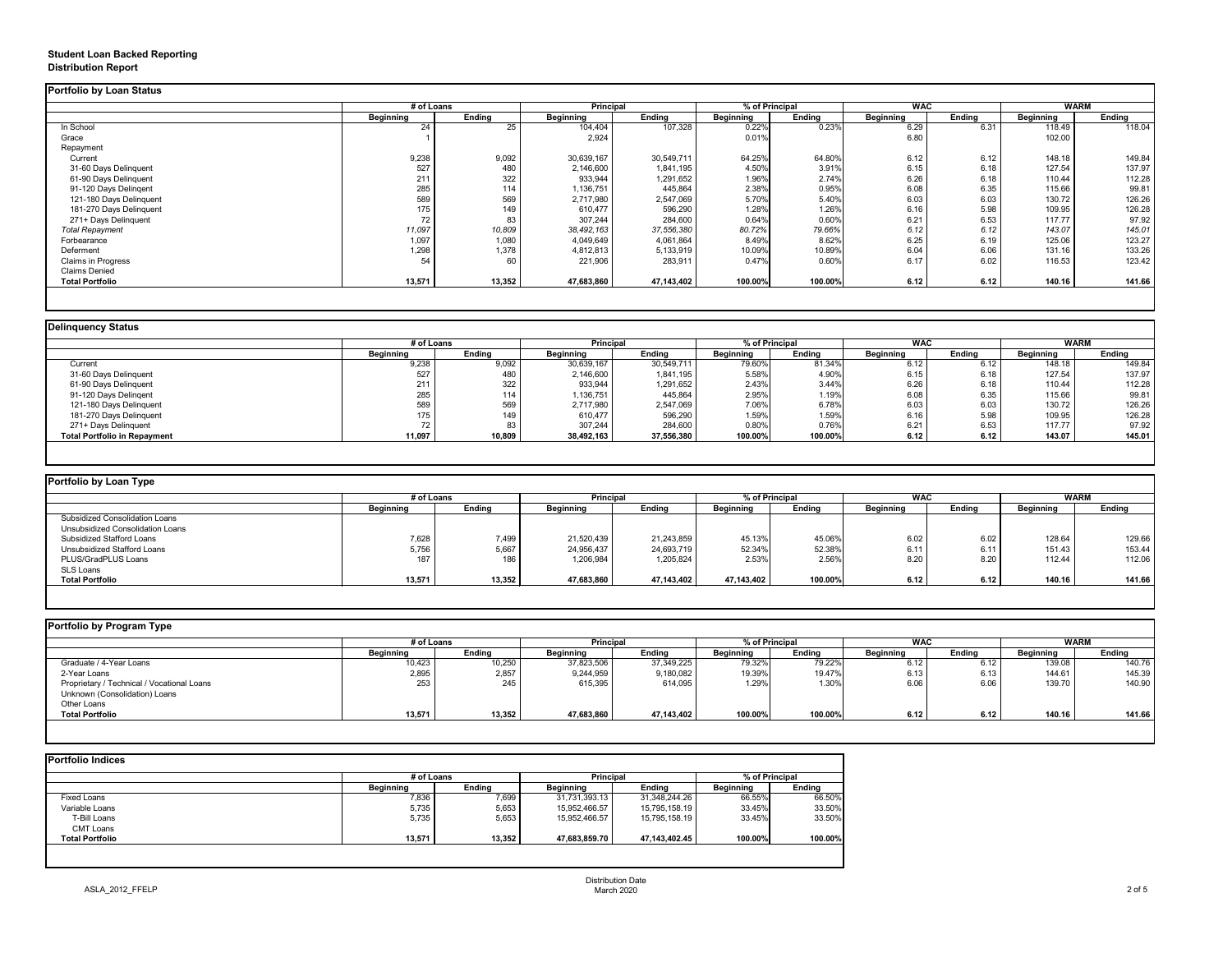**Distribution Date** March 25, 2020<br>**Collection Period** February 1, 2020, through February 1, 2020, through February 1, 2020, through February 1, 2020, through February 1, 2020, through February 1, 2020, through February 1, February 1, 2020, through February 25, 2020

### **Collection Activity**

| <b>Collection Account</b>                                                                    | as of 2/29/2020 |
|----------------------------------------------------------------------------------------------|-----------------|
| Beginning Balance - February 1, 2020                                                         | 595,833         |
| <b>Collection Amount Received</b>                                                            | 797,092         |
| <b>Recoveries</b>                                                                            |                 |
| Reserve Account                                                                              |                 |
| <b>Excess of Required Reserve Account</b>                                                    |                 |
| Interest on Investment Earnings                                                              | 1,531           |
| Capitalized Interest Account (after a stepdown or release date)                              |                 |
| <b>Acquisition Account</b>                                                                   |                 |
| Payments from Guarantor                                                                      |                 |
| Transfer from 2010 Collection Fund for correction of error                                   |                 |
| <b>Required Repurchases</b>                                                                  |                 |
| Special Allowance Payable to Department of Education                                         |                 |
| <b>Consolidation Rebate Fees</b>                                                             |                 |
| <b>Rating Agency Surveillance Fees</b>                                                       |                 |
| Principal payments, interest payments, administration fees, servicing fees, and trustee fees | (595, 833)      |
| <b>Other Amounts Received in Collection</b>                                                  |                 |
| <b>Total Available Funds</b>                                                                 | 798,623         |

| <b>Fees Due for Current Period</b> | as of 2/29/2020 |
|------------------------------------|-----------------|
| Indenture Trustee Fees             | 833.33          |
| <b>Servicing Fees</b>              | 27,501          |
| <b>Administration Fees</b>         | 3,929           |
| Late Fees                          |                 |
| Other Fees                         |                 |
| <b>Total Fees</b>                  | 32,263.33       |

| <b>ICumulative Default Rate</b>                                                                     | as of 2/29/2020 |
|-----------------------------------------------------------------------------------------------------|-----------------|
|                                                                                                     |                 |
| Current Period Defaults (\$)                                                                        | 196,511.48      |
| Cumulative Defaults (\$)                                                                            | 43,855,790.08   |
| Cumulative Default (% of original pool balance)                                                     | 27.32%          |
| Cumulative Default (% of cumulative entered repayment balance) <sup>a</sup>                         | 93.24%          |
| Current Period Payments (Recoveries) from Guarantor (\$)                                            | 168,039.18      |
| Current Period Borrower Recoveries (\$)                                                             | n/a             |
| Cumulative Recoveries $(\$)^b$                                                                      | \$41,153,098.24 |
| Cumulative Recovery Rate (%)                                                                        | 93.84%          |
| Cumulative Net Loss Rate (%)                                                                        | 1.68%           |
| Servicer Reject Rate (FFELP) (%)                                                                    |                 |
| Cumulative Servicer Reject Rate (FFELP) (%)                                                         |                 |
| Repayment balance includes all repayment loans with the exception of balances in claim status<br>a) |                 |
| Cumulative Recoveries includes 97% of claims in progress balances<br>b)                             |                 |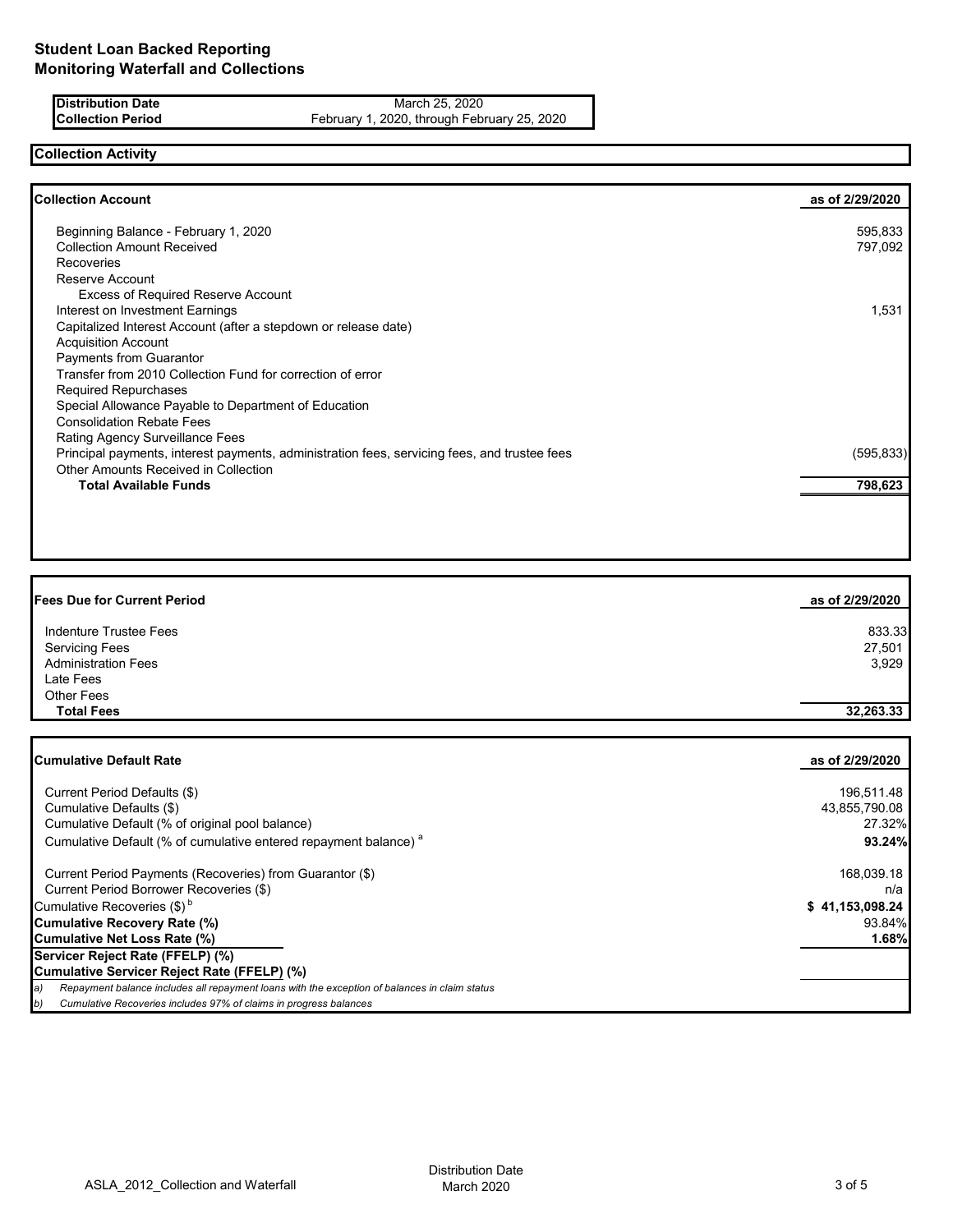# **Waterfall Activity**

| <b>Waterfall for Distribution</b>                                                         | <b>Amount Due</b> | <b>Amount Remaining</b> |
|-------------------------------------------------------------------------------------------|-------------------|-------------------------|
| <b>Total Available Funds</b>                                                              |                   | 798,623                 |
| <b>First: Payments under any Joint Sharing Agreement</b>                                  |                   |                         |
| <b>Second: Trustee Fees</b>                                                               | 833.33            | 797,790                 |
| Third: Servicing Fees and Backup Servicing Fees                                           | 27,501            | 770,289                 |
| <b>Fourth: Administration Fees</b>                                                        | 3,929             | 766,360                 |
| <b>Fifth: Noteholder Interest</b>                                                         | 59,432.43         | 706,927                 |
| Sixth: Reinstate the balance of the Reserve Fund up to the Specified Reserve Fund Balance |                   |                         |
| Seventh: Noteholder Principal, until paid in full                                         | 706,927.24        | (0)                     |

| <b>Principal and Interest Distributions</b> | <b>Class A-1</b> |
|---------------------------------------------|------------------|
|                                             |                  |
| Monthly Interest Due                        | 59,432.43        |
| Monthly Interest Paid                       | 59,432.43        |
| Interest Shortfall                          |                  |
| Interest Carryover Due                      | 0                |
| Interest Carryover Paid                     | 0                |
| Interest Carryover                          | $\Omega$         |
| Monthly Principal Distribution Amount       | 706,927.24       |
| <b>Monthly Principal Paid</b>               | 706,927.24       |
| Shortfall                                   |                  |
| <b>Total Distribution Amount</b>            | 766,359.67       |
|                                             |                  |